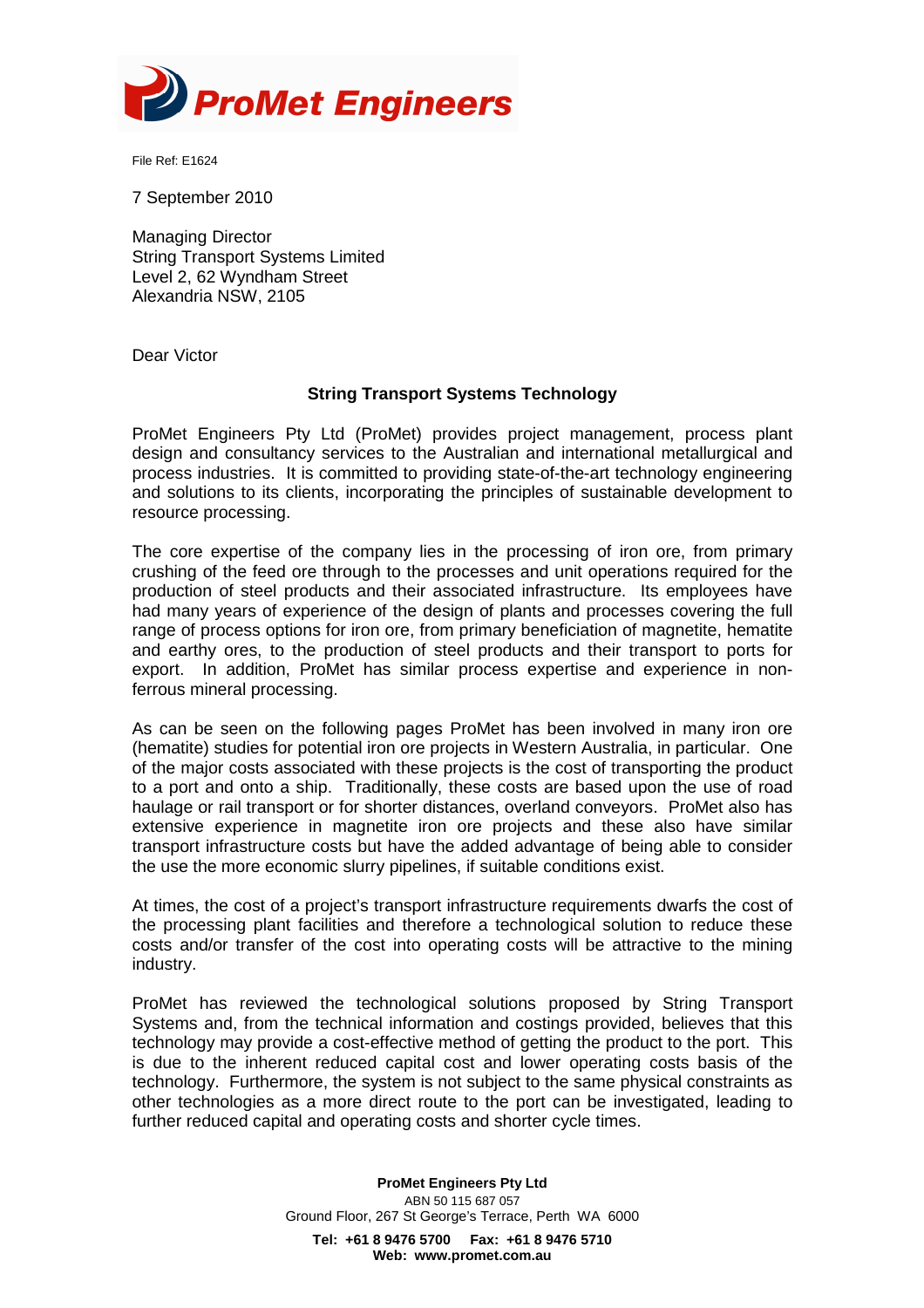

The String Transport Systems' technology utilises two basic versions, a supported system and a suspended version both capable of up to 50 Mtpa.

Whilst ProMet has not undertaken a detailed technical review of String Transport Systems' technology as this was undertaken by the Russian Academy of Sciences, the basis appears technically feasible. The technology proposed, whilst new, has made use of many components that are commonly available and the transport modules have inherent redundancy, both of which reduce the risk profile of the technology.

The String Transport Systems' technological solution offers the potential for a shorter implementation period as the combined effects of less actual land disturbance, lower environmental impact and construction methodology may reduce the approval and construction timeframe.

The technology is also applicable to other bulk commodities such as coal, bauxite, etc and need not be restricted to longer haul distances or high capacities as is typical for these bulk commodities. It is possible that the suspended version of the technology can be applied to:

- Mine based applications such as run of mine haulage from smaller remote mines to a central processing plant, solid tailings disposal, etc.
- Port based applications such as remote stockpiles to a shiploader in lieu of conventional conveyors.

The adaptability of the suspended system at lower capacities could fill an important gap between current road haulage and rail haulage solutions by overcoming the capacity restriction of road haulage whilst maintaining lower operating costs.

Discussions have been entered into with potential clients who have expressed an interest in the concept. The next stage in the development will be the production of scoping studies which will prepare project-specific comparisons of the differing transportation methods.

No member or employee of ProMet is, or is intended to be a director, officer or other direct employee of String Transport Systems Limited nor has ProMet, had any shareholding, or the right (whether enforceable or not) to subscribe for securities, or the right (whether legally enforceable or not) to nominate persons to subscribe for securities in String Transport Systems Limited.

Fees are not being charged for the preparation of this opinion. However, fees will be charged at a commercial rate for the preparation of scoping studies, etc, the payment of which is not contingent either upon the conclusions of the study or the success of the proposed listing of String Transport Systems Limited on the ASX.

Yours sincerely

P. Glyms

**DAVID GLYNN**  Managing Director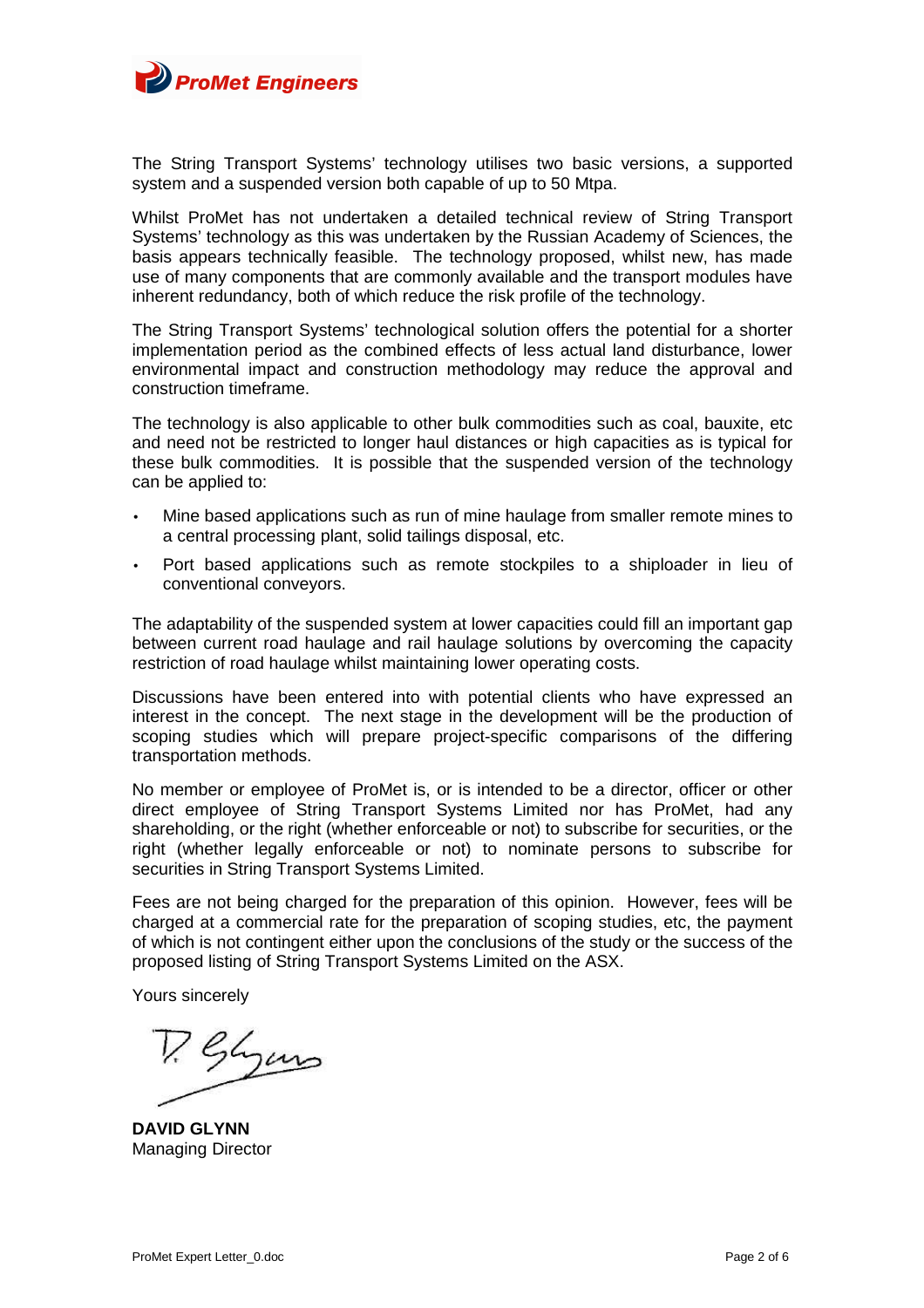

## **ProMet References for Hematite Iron Ore Projects**

| <b>Ausquest</b><br>A U S Q U E S T<br>м             | Services:<br>Preliminary<br>0f<br>testwork and<br>evaluation<br>hematite resource in Western Australia                                                                                                                                                                                                                                                                                                        |
|-----------------------------------------------------|---------------------------------------------------------------------------------------------------------------------------------------------------------------------------------------------------------------------------------------------------------------------------------------------------------------------------------------------------------------------------------------------------------------|
| <b>Crosslands</b>                                   | <b>Jack Hills PFS</b>                                                                                                                                                                                                                                                                                                                                                                                         |
|                                                     | Location: Mid-west Region, Western Australia                                                                                                                                                                                                                                                                                                                                                                  |
|                                                     | Description:                                                                                                                                                                                                                                                                                                                                                                                                  |
| HEART OF MID-WEST IRD                               | Scoping Study for the Jack Hills Iron Ore<br>project, and subsequent process design for<br>the PFS                                                                                                                                                                                                                                                                                                            |
| <b>Echelon Resources</b>                            |                                                                                                                                                                                                                                                                                                                                                                                                               |
|                                                     | Location: Newman, Western Australia                                                                                                                                                                                                                                                                                                                                                                           |
| <b>ECHELON</b><br><b>RESOURCES LIMITED</b>          | Size: 2 Mt/a DSO                                                                                                                                                                                                                                                                                                                                                                                              |
|                                                     | Description:                                                                                                                                                                                                                                                                                                                                                                                                  |
|                                                     | Scoping study for the development of 2 Mt/a<br>DSO operation near Newman                                                                                                                                                                                                                                                                                                                                      |
| <b>Mining</b><br>(FMG)<br><b>Fortescue</b><br>Group |                                                                                                                                                                                                                                                                                                                                                                                                               |
|                                                     | <b>Grass-roots Hematite Project</b>                                                                                                                                                                                                                                                                                                                                                                           |
|                                                     | Location: East Pilbara, Western Australia                                                                                                                                                                                                                                                                                                                                                                     |
|                                                     | Description:                                                                                                                                                                                                                                                                                                                                                                                                  |
| FORTESCUE<br>The New Force in Iron Ore              | ProMet performed the initial Scoping Study<br>for the FMG project. Subsequently, ProMet<br>seconded a team of key personnel into the<br><b>FMG</b><br>organisation<br>which<br>the<br>saw<br>development of the initial project concepts<br>into a firm development plan for the venture.<br>ProMet were also responsible for the<br>testwork and process design of the hematite<br>concentrator for the DFS. |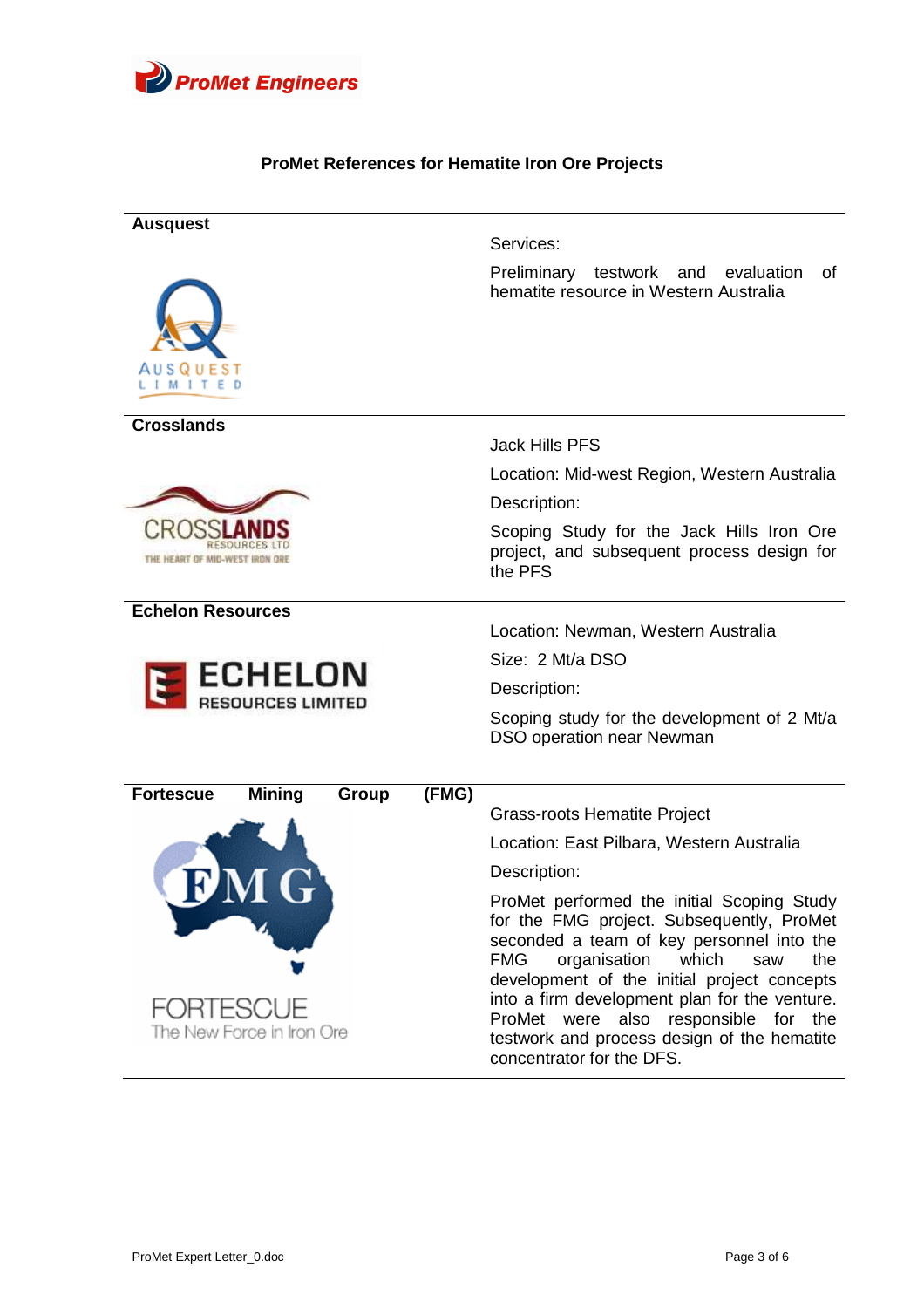

| <b>Gindalbie Metals</b>  |                                                                                                                                                                                                                                                                                           |
|--------------------------|-------------------------------------------------------------------------------------------------------------------------------------------------------------------------------------------------------------------------------------------------------------------------------------------|
|                          | Gindalbie Hematite Project                                                                                                                                                                                                                                                                |
|                          | Location: Mid-West, Western Australia                                                                                                                                                                                                                                                     |
| <b>GINDALBIE</b>         | Description:                                                                                                                                                                                                                                                                              |
|                          | ProMet performed the initial Feasibility Study<br>and the Definitive Feasibility Study for the<br>Gindalbie Hematite Project which was proposed<br>for development in conjunction with the Karara<br>Magnetite project, with 2 Mtpa of DSO to be<br>shipped through the port of Geraldton |
| <b>Giralia Resources</b> | Mt Webber Iron Ore Project                                                                                                                                                                                                                                                                |
| Giralia                  | Location: 150 km from Port Hedland, Western<br>Australia                                                                                                                                                                                                                                  |
|                          | Description:                                                                                                                                                                                                                                                                              |
|                          | ProMet has performed a scoping study for the<br>project to produce 2 Mt/a of lump and fines<br>DSO for export.                                                                                                                                                                            |
| <b>Giralia Resources</b> |                                                                                                                                                                                                                                                                                           |
|                          | McPhee Iron Ore Project                                                                                                                                                                                                                                                                   |
| Giralia                  | Location: 220 km from Port Hedland, Western<br>Australia                                                                                                                                                                                                                                  |
|                          | Description:                                                                                                                                                                                                                                                                              |
|                          | ProMet has performed a scoping study for the<br>project to produce 2 Mt/a of lump and fines<br>DSO for export. Alternatives considered<br>included a 10 Mt/a case.                                                                                                                        |
| <b>Iron Ore Holdings</b> |                                                                                                                                                                                                                                                                                           |
|                          | Phils Creek Iron Ore Project                                                                                                                                                                                                                                                              |
|                          | Location: Phil's Creek, Western Australia                                                                                                                                                                                                                                                 |
| <b>IRON ORE</b>          | Description:                                                                                                                                                                                                                                                                              |
| <b>HOLDINGS LTD</b>      | ProMet performed two significant studies of the<br>development of DSO projects for Iron Ore<br>Holdings. IOH were ultimately able to use the<br>work done by ProMet in a negotiation with Rio<br>Tinto for a mine-gate sale of their DSO.                                                 |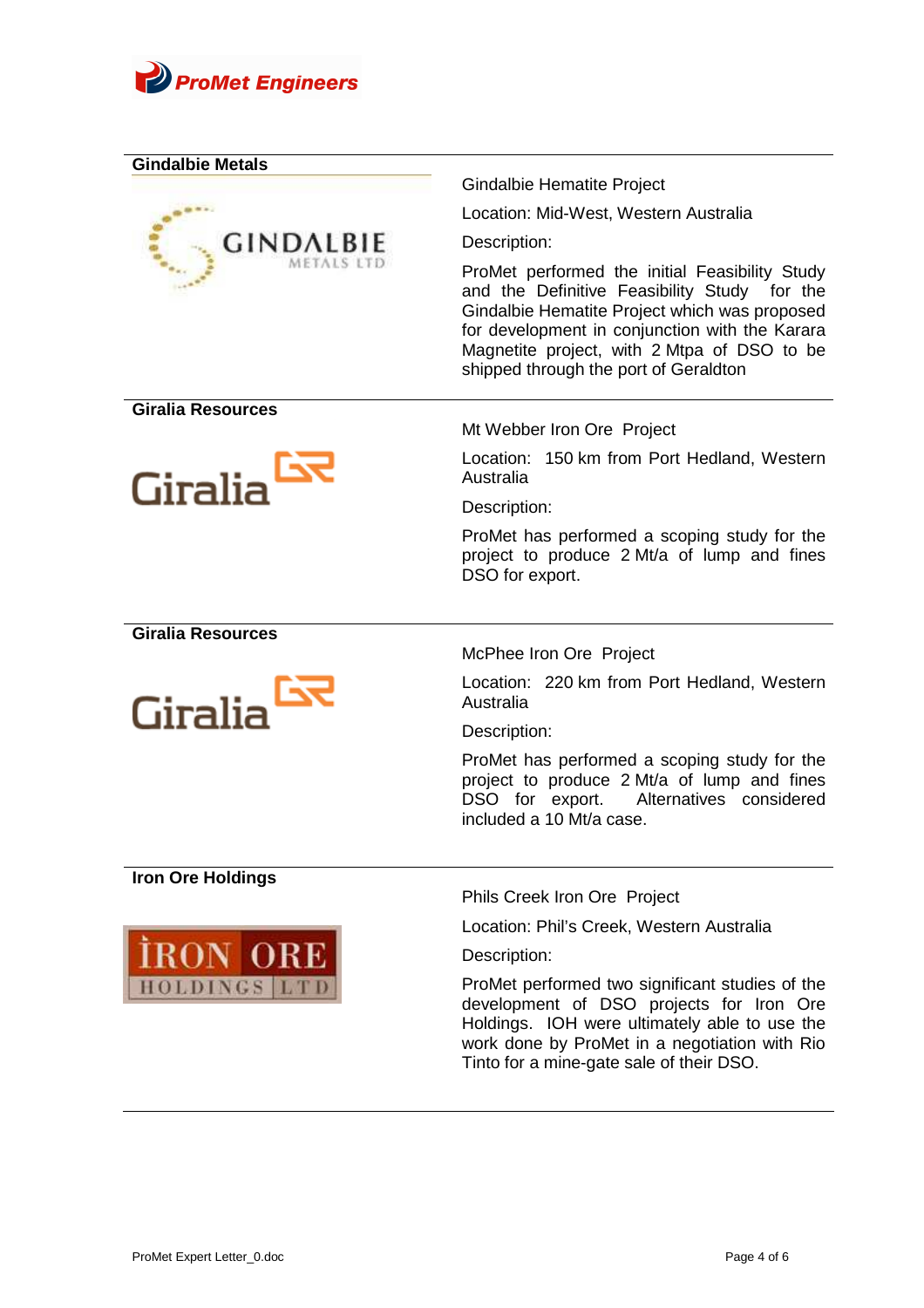

| <b>Iron Ore Holdings</b>              |                                                                                                                                                                               |
|---------------------------------------|-------------------------------------------------------------------------------------------------------------------------------------------------------------------------------|
|                                       | Iron Valley Iron Ore Project                                                                                                                                                  |
| <b>RON ORE</b><br><b>HOLDINGS LTD</b> | Location: Iron Valley, Western Australia                                                                                                                                      |
|                                       | Description:                                                                                                                                                                  |
|                                       | ProMet performed a transport options study and<br>cost estimates for the delivery by rail or<br>conveyor of 10 Mt/a of DSO products.                                          |
| Itochu, Chile                         |                                                                                                                                                                               |
|                                       | Services:                                                                                                                                                                     |
| ITOCHU Australia Ltd.                 | Due Diligence and Scoping Study for an Iron<br>Ore resource in Chile including all geological,<br>mining and infrastructural aspects of the project                           |
| <b>Murchison Metals</b>               | Rocklea Iron Ore Project                                                                                                                                                      |
|                                       |                                                                                                                                                                               |
|                                       | Location: Pilbara, Western Australia                                                                                                                                          |
| murchison                             | Description:                                                                                                                                                                  |
|                                       | Scoping Study for the Rocklea Resource in<br>central Pilbara, August 2009                                                                                                     |
| <b>Polaris Metals</b>                 |                                                                                                                                                                               |
|                                       | <b>Yilgarn Iron Ore Project</b>                                                                                                                                               |
|                                       | Location: Midwest, Western Australia                                                                                                                                          |
|                                       | Description:                                                                                                                                                                  |
| OLARIS<br>METALS NL                   | ProMet performed a PFS for the development<br>of its Yilgarn Iron Ore Project - a DSO project<br>which involved the export of the product<br>through Kwinana Port facilities. |
|                                       |                                                                                                                                                                               |
| Smartway, Brazil                      | <b>Services</b>                                                                                                                                                               |
|                                       | Study for the retreatment of Iron Ore stockpiles                                                                                                                              |
|                                       |                                                                                                                                                                               |